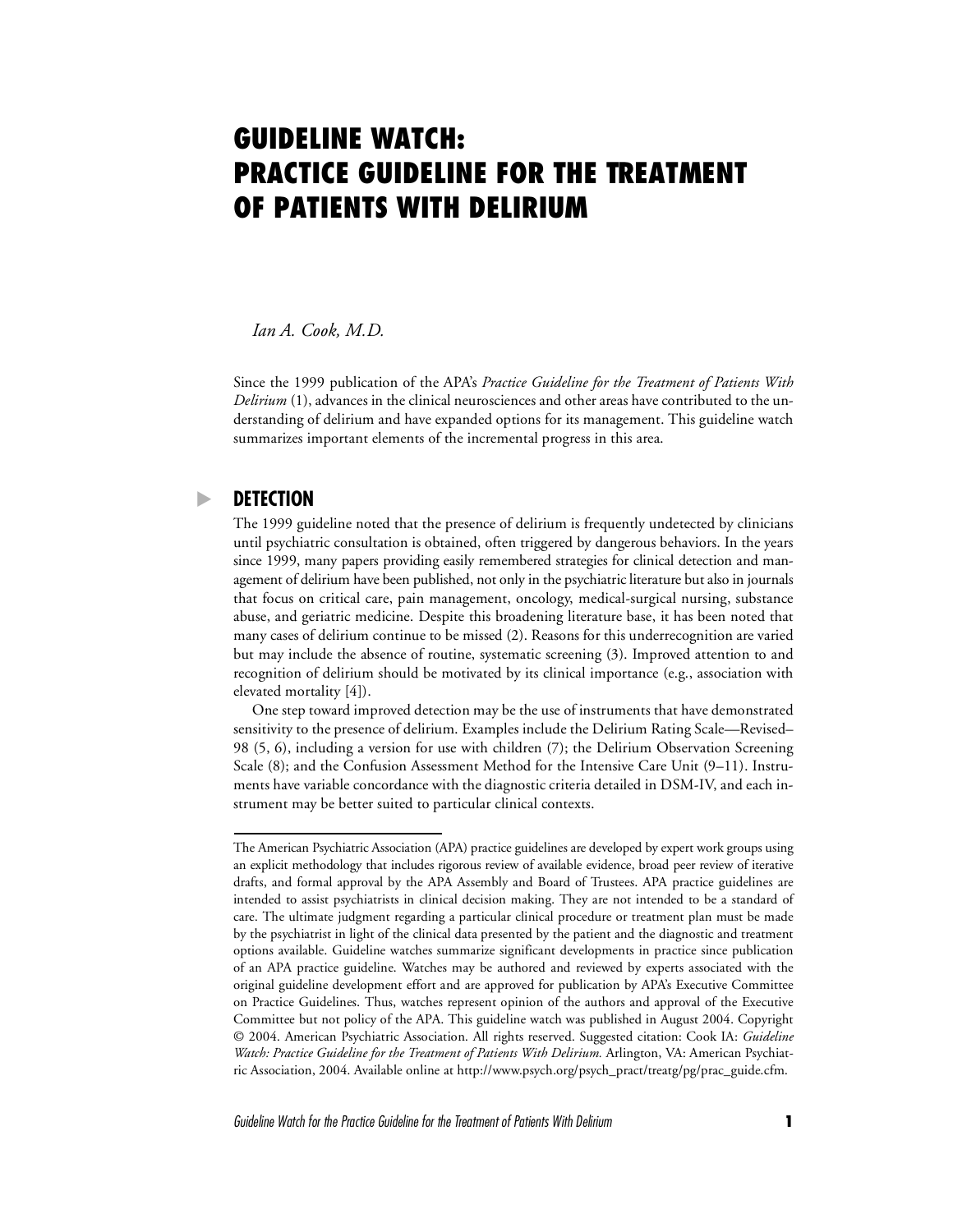## **NEUROPATHOPHYSIOLOGIC MODELS**

The etiologic heterogeneity of delirium is a persistent theme in the more recent literature (10, 12–15). The role of the anticholinergic properties of a variety of medications continues to be noted (16, 17). In a patient population with a mixture of putative causes of delirium, regional cerebral perfusion was consistently reported to show significant reductions during periods of delirium in comparison with blood flow patterns after recovery (18). The possibility of a final common pathway, involving acetylcholine and dopamine, has been advanced (15, 19, 20). The feature of sleep/wake cycle disruption in delirium has led others to speculate about the possible role of melatonin (21, 22). Although more research could prove illuminating, there are practical challenges to performing controlled clinical investigations with delirious persons, thoughtfully summarized by Meagher (23). Despite these challenges, there is pressing need for more research in this area.

#### **MANAGEMENT**

Management of patients with delirium continues to focus on ensuring safety from behavioral disturbances while simultaneously assessing for a probable etiology and definitive treatment. Safety can best be addressed by combining environmental, behavioral, and pharmacologic means. In addition to the alterations in the hospital environment noted in the 1999 guideline, lowtech but potentially labor-intensive changes in nurse–patient interactions, as well as flexibility within hospital systems to individualize processes of care, may be able to reduce the impact of delirium (24). Behavioral programs can be highly effective but appear to be critically dependent on adherence to the details of the program (25).

Current pharmacological interventions expand the options reported in the 1999 guideline. Data supporting the use of first-generation antipsychotic medications (12) have been joined by case reports, case series, and a limited number of open-label trials supporting the use of secondgeneration antipsychotic medications (26) such as olanzapine (27–29), risperidone (30–32), ziprasidone (33), and quetiapine (34–38). The prophylactic use of haloperidol has been examined in hip surgery patients in a prospective, double-blind, placebo-controlled trial (39), and although the incidence of delirium was not significantly altered by the intervention, there were significant differences in important secondary measures (duration of delirium, length of stay, Delirium Rating Scale scores) in this prevention trial. Given the dearth of research data, there is a clear need for prospective, randomized, controlled efficacy trials of second-generation antipsychotic medications for the management of delirium. Cholinesterase inhibitors also have shown success in managing delirium in some case reports, but usually for reversing drug-induced delirium, both for donepezil (40–43) and rivastigmine (44). The avoidance of benzodiazepines except for particular indications (e.g., alcohol or γ-hydroxybutyric acid [GHA] withdrawal delirium, delirium related to seizures) continues to be a recommendation (12). In addition, if patients in critical care settings are already receiving high doses of parenteral lorazepam, the clinician will want to be alert for toxicity (e.g., renal dysfunction, hyperosmolar metabolic acidosis) associated with lorazepam's propylene glycol vehicle (45–47).

#### **REFERENCES**

- 1. American Psychiatric Association: Practice guideline for the treatment of patients with delirium. Am J Psychiatry 1999; 156(5 suppl):1–20
- 2. Laurila JV, Pitkala KH, Strandberg TE, Tilvis RS: Detection and documentation of dementia and delirium in acute geriatric wards. Gen Hosp Psychiatry 2004; 26:31–35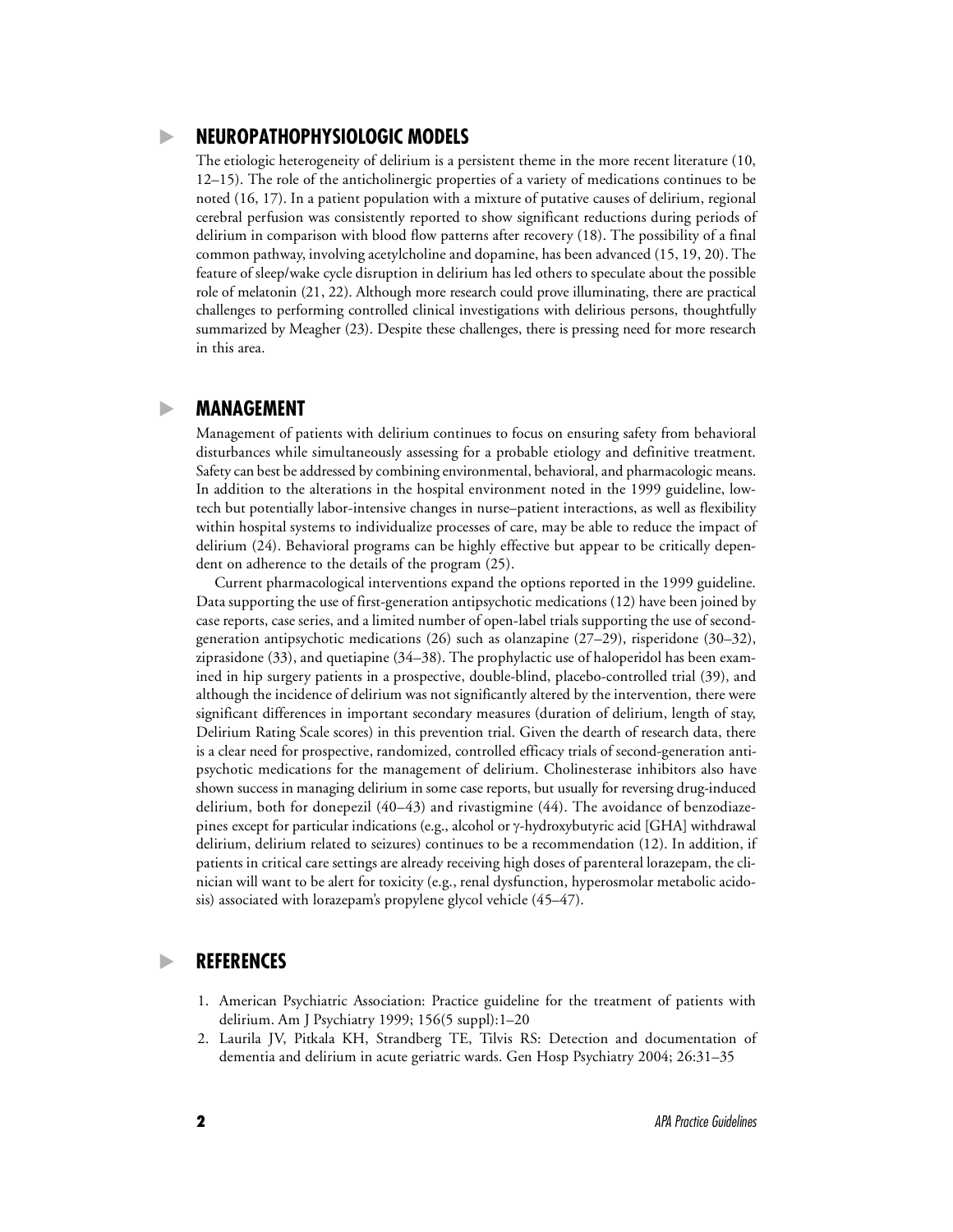- 3. Ely EW, Stephens RK, Jackson JC, Thomason JW, Truman B, Gordon S, Dittus RS, Bernard GR: Current opinions regarding the importance, diagnosis, and management of delirium in the intensive care unit: a survey of 912 healthcare professionals. Crit Care Med 2004; 32:106–112
- 4. McCusker J, Cole M, Abrahamowicz M, Primeau F, Belzile E: Delirium predicts 12-month mortality. Arch Intern Med 2002; 162:457–463
- 5. Trzepacz PT: The Delirium Rating Scale: its use in consultation-liaison research. Psychosomatics 1999; 40:193–204
- 6. Trzepacz PT, Mittal D, Torres R, Kanary K, Norton J, Jimerson N: Validation of the Delirium Rating Scale—Revised–98: comparison with the Delirium Rating Scale and the Cognitive Test for Delirium. J Neuropsychiatry Clin Neurosci 2001; 13:229–242
- 7. Turkel SB, Braslow K, Tavare CJ, Trzepacz PT: The Delirium Rating Scale in children and adolescents. Psychosomatics 2003; 44:126–129
- 8. Schuurmans MJ, Shortridge-Baggett LM, Duursma SA: The Delirium Observation Screening Scale: a screening instrument for delirium. Res Theory Nurs Pract 2003; 17:31–50
- 9. Inouye SK, van Dyck CH, Alessi CA, Balkin S, Siegal AP, Horwitz RI: Clarifying confusion: the Confusion Assessment Method. A new method for detection of delirium. Ann Intern Med 1990; 113:941–948
- 10. Ely EW, Margolin R, Francis J, May L, Truman B, Dittus R, Speroff T, Gautam S, Bernard GR, Inouye SK: Evaluation of delirium in critically ill patients: validation of the Confusion Assessment Method for the Intensive Care Unit (CAM-ICU). Crit Care Med 2001; 29:1370– 1379
- 11. Laurila JV, Pitkala KH, Strandberg TE, Tilvis RS: Confusion Assessment Method in the diagnostics of delirium among aged hospital patients: would it serve better in screening than as a diagnostic instrument? Int J Geriatr Psychiatry 2002; 17:1112–1119
- 12. Meagher DJ: Delirium: optimising management. BMJ 2001; 322:144–149
- 13. Packard RC: Delirium. Neurologist 2001; 7:327–340
- 14. Cole MG: Delirium in elderly patients. Am J Geriatr Psychiatry 2004; 12:7–21
- 15. Trzepacz PT, Meagher DJ: Delirium, in The American Psychiatric Publishing Textbook of Psychosomatic Medicine. Edited by Levenson JL. Washington, DC, American Psychiatric Publishing, 2005, pp 91–130
- 16. Tune LE: Anticholinergic effects of medication in elderly patients. J Clin Psychiatry 2001; 62(suppl 21):11–14
- 17. Mulsant BH, Pollock BG, Kirshner M, Shen C, Dodge H, Ganguli M: Serum anticholinergic activity in a community-based sample of older adults: relationship with cognitive performance. Arch Gen Psychiatry 2003; 60:198–203
- 18. Yokota H, Ogawa S, Kurokawa A, Yamamoto Y: Regional cerebral blood flow in delirium patients. Psychiatry Clin Neurosci 2003; 57:337–339
- 19. Trzepacz PT: Update on the neuropathogenesis of delirium. Dement Geriatr Cogn Disord 1999; 10:330–334
- 20. Trzepacz PT: Is there a final common neural pathway in delirium? Focus on acetylcholine and dopamine. Semin Clin Neuropsychiatry 2000; 5:132–148
- 21. Hanania M, Kitain E: Melatonin for treatment and prevention of postoperative delirium. Anesth Analg 2002; 94:338–339
- 22. Balan S, Leibovitz A, Zila SO, Ruth M, Chana W, Yassica B, Rahel B, Richard G, Neumann E, Blagman B, Habot B: The relation between the clinical subtypes of delirium and the urinary level of 6-SMT. J Neuropsychiatry Clin Neurosci 2003; 15:363–366
- 23. Meagher DJ: Reply to "Optimising Management of Delirium." BMJ 2001; 322:1602
- 24. Flaherty JH, Tariq SH, Raghavan S, Bakshi S, Moinuddin A, Morley JE: A model for managing delirious older inpatients. J Am Geriatr Soc 2003; 51:1031–1035